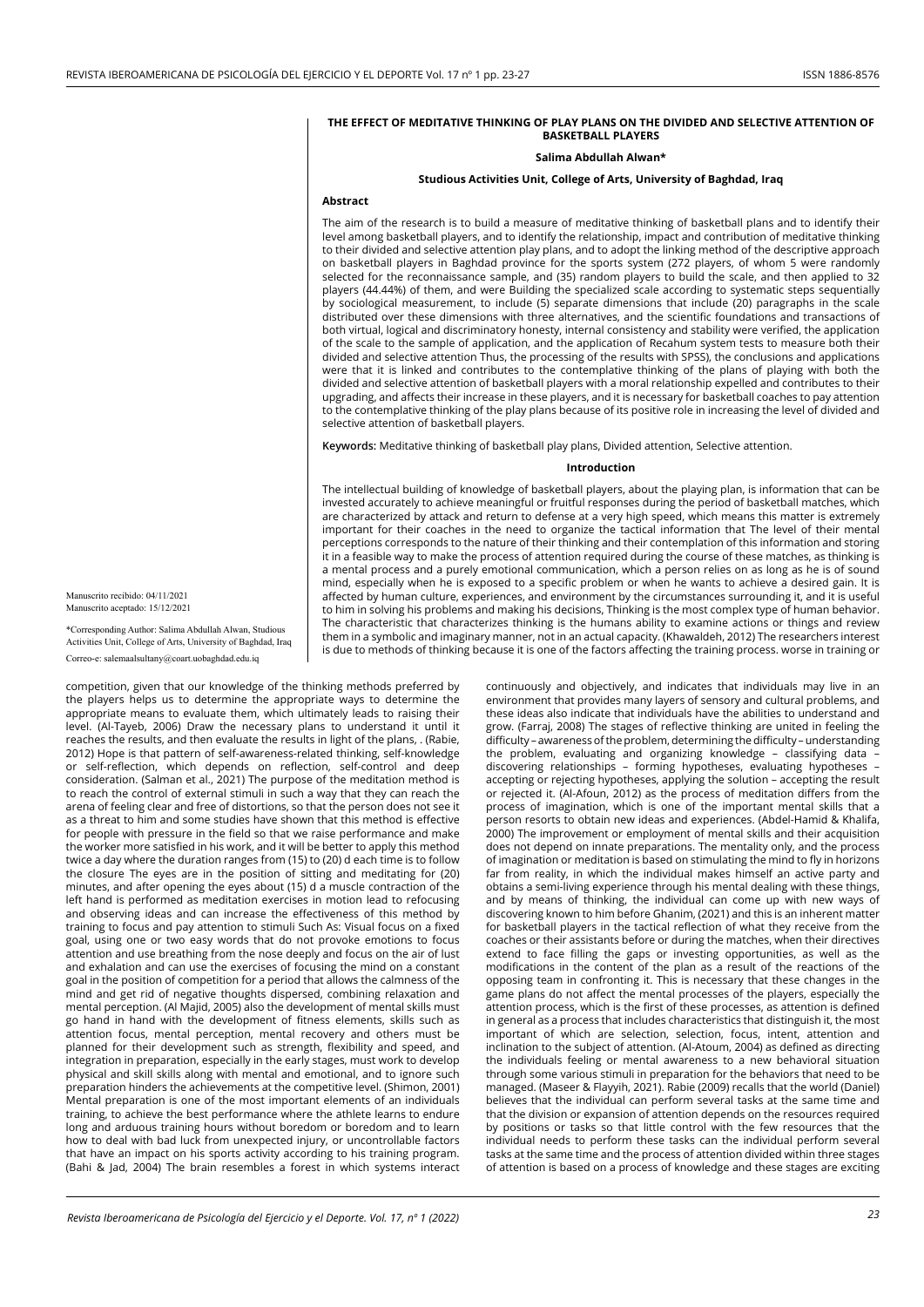environment to move to a stage of the environment to move to a stage Detect the senses, the exciting identification stage, and the response phase to the trigger until the response occurs. As for the determinants of selective attention, they may be external related to the objective characteristics of the stimulus and the circumstances of the situation. Among the factors affecting here are movement, variance, size, and the number of repetitions of the stimulus, and this is directly proportional to stimulating selective attention. There are also internal determinants, which mean subjective factors related to personality, tendencies and motives, and accordingly, the components of attention are Eclecticism is selectivity and continuity (Altameemi & Flayyih, 2021). And one of its characteristics is that it is a selective and early cognitive process, and its extent refers to the maximum period of time that the individual maintains on his awareness, i.e. sustained attention before switching to another stimulus. Muneer et al(2021) To draw attention has a positive effect on the activation of memory in the brain increases perceptions, especially audiovisual perception and helps to create acceptance or mobilization of information, storage and recovery, and this activation invokes To the type and strength of the alarm or sedative received by the individual, advanced psychological studies in this regard confirm that activation can occur whether forced or at the desire of the individual, but it is not possible to activate the brain forcibly and obtain desirable responses but on the organizer of the environment Training should create conditions for activation by moving away from coercion, no matter what kind of activation means affect the receptors of that activation. (Nazer, 2010), since meditative thinking about the plans developed by coaches for players is an internal process of the basketball player and cannot be observed without measurement (Ali & Flayyih, 2021). this requires building a measure that fits the specificity of basketball players and the current research to be the problem after diagnosing the level of this kind of thinking in an attempt by the researcher to answer the following question: Does there be a relationship to the contemplative thinking of the plans to play with the divided and selective attention of basketball players? Does the contemplative thinking of play plans affect the divided and selective attention of basketball players? The aim of this research is to build a scale of reflective thinking for basketball playing plans and to identify its level among basketball players, and to identify the

relationship, effect and contribution of reflective thinking to playing plans with their divided and selective attention.

# **Research Methodology**

The link method is adopted from the descriptive approach and is defined as a method that relies on the collection of data in the field in multiple ways, and includes scouting, descriptive and analytical study. (Abdulraza, 2021). The limits of the research community are represented by the basketball players (electrical industries, housing, Salikh, Air Force, Civil Defense) in the Baghdad Governorate for the sports season (2020/2021), numbering (72) players distributed by nature on these clubs that represent a community The number is limited, the specificity of the research dictated the selection of three samples of them, as (5) players were chosen at random for the exploratory sample, and (35) players were randomly selected to build the scale, and the remaining (32) players for their class (44.44%) of them.

The research required the availability of a scale to diagnose and know the level of reflective thinking for the plans for playing basketball, which led the researcher to build a new scale for it that fits the specificity of the sample by conducting official interviews with specialists and by adopting the theoretical framework for reflective thinking, the researcher put (5) separate dimensions from each other All of them agreed on it, and then included (20) items in the scale distributed on these dimensions with three alternatives graduated according to Likerts method of correction and in the positive direction only as follows: They always apply to me (3), They apply to me often (2), They never apply to me (1) ), by adhering to the foundations and rules of drafting paragraphs that they should not be newsworthy and begin with an act that expresses the present time, is not negative or ambiguous and contains one goal. For the scale after the researcher took their agreement to modify it without deleting and merging it by (80%) according to the Bloom criterion. The results were arranged in descending order by 27% of the two peripheral groups, which amounted to (9.45), as they were rounded to (10) in each of them, and then treat the differences between these two groups with a t-test for uncorrelated samples, and as shown in the table (1):

| Table 1: shows the discriminatory power of the items of the reflective thinking scale for basketball playing plans. |  |
|---------------------------------------------------------------------------------------------------------------------|--|
|                                                                                                                     |  |

| The dimension                 | T.             | Group   | <b>Number</b> | <b>Arithmetic</b><br>mean | standard<br>deviation | (v) calculated | Sig.  | The sig. of the<br>differences | <b>Discrimination</b> |
|-------------------------------|----------------|---------|---------------|---------------------------|-----------------------|----------------|-------|--------------------------------|-----------------------|
| Feeling the difficulty of the | $\mathbf{1}$   | Supreme | 10            | 2.9                       | 0.316                 | 6.6            | 0.000 | Sig.                           | Featured              |
| plan                          |                | Minimum | 10            | 1.8                       | 0.422                 |                |       |                                |                       |
|                               | $\overline{2}$ | Supreme | 10            | 2.5                       | 0.527                 | 4.243          | 0.000 | Sig.                           | Featured              |
|                               |                | Minimum | 10            | 1.5                       | 0.527                 |                |       |                                |                       |
|                               | 3              | Supreme | 10            | 2.6                       | 0.516                 | 5.814          | 0.000 | Sig.                           | Featured              |
|                               |                | Minimum | 10            | 1.3                       | 0.483                 |                |       |                                |                       |
|                               | $\overline{4}$ | Supreme | 10            | 2.8                       | 0.422                 | 5.692          | 0.000 | Sig.                           | Featured              |
|                               |                | Minimum | 10            | 1.6                       | 0.516                 |                |       |                                |                       |
| Determine and understand      | 5              | Supreme | 10            | 2.7                       | 0.483                 | 7.398          | 0.000 | Sig.                           | Featured              |
| the difficulty of the plan    |                | Minimum | 10            | 1.2                       | 0.422                 |                |       |                                |                       |
|                               | 6              | Supreme | 10            | 2.4                       | 0.516                 | 6.789          | 0.000 | Sig.                           | Featured              |
|                               |                | Minimum | 10            | 1.1                       | 0.316                 |                |       |                                |                       |
|                               | $\overline{7}$ | Supreme | 10            | 2.5                       | 0.527                 | 6.091          | 0.000 | Sig.                           | Featured              |
|                               |                | Minimum | 10            | 1.2                       | 0.422                 |                |       |                                |                       |
|                               | 8              | Supreme | 10            | 2.3                       | 0.483                 | 4.629          | 0.000 | Sig.                           | Featured              |
|                               |                | Minimum | 10            | 1.3                       | 0.483                 |                |       |                                |                       |
| Evaluate and organize         | 9              | Supreme | 10            | 2.6                       | 0.516                 | 4.714          | 0.000 | Sig.                           | Featured<br>Featured  |
| knowledge of the plan         |                | Minimum | 10            | 1.5                       | 0.527                 |                |       |                                |                       |
|                               | 10             | Supreme | 10            | 2.8                       | 0.422                 | 5.425          | 0.000 | Sig.                           |                       |
|                               |                | Minimum | 10            | 1.7                       | 0.483                 |                |       |                                |                       |
|                               | 11             | Supreme | 10            | 2.5                       | 0.527                 | 3.857          | 0.001 | Sig.                           | Featured              |
|                               |                | Minimum | 10            | 1.6                       | 0.516                 |                |       |                                |                       |
|                               | 12             | Supreme | 10            | 2.9                       | 0.316                 | 7.071          | 0.000 | Sig.                           | Featured              |
|                               |                | Minimum | 10            | 1.9                       | 0.316                 |                |       |                                |                       |
| Evaluate assumptions about    | 13             | Supreme | 10            | 2.6                       | 0.516                 | 5.196          | 0.000 | Sig.                           | Featured              |
| the plan                      |                | Minimum | 10            | 1.4                       | 0.516                 |                |       |                                |                       |
|                               | 14             | Supreme | 10            | 2.4                       | 0.516                 | 6.789          | 0.000 | Sig.                           | Featured              |
|                               |                | Minimum | 10            | 1.1                       | 0.316                 |                |       |                                |                       |
|                               | 15             | Supreme | 10            | 2.6                       | 0.516                 | 5.814          | 0.000 | Sig.                           | Featured              |
|                               |                | Minimum | 10            | 1.3                       | 0.483                 |                |       |                                |                       |
|                               | 16             | Supreme | 10            | 2.2                       | 0.422                 | 3.28           | 0.004 | Sig.                           | Featured              |
|                               |                | Minimum | 10            | 1.5                       | 0.527                 |                |       |                                |                       |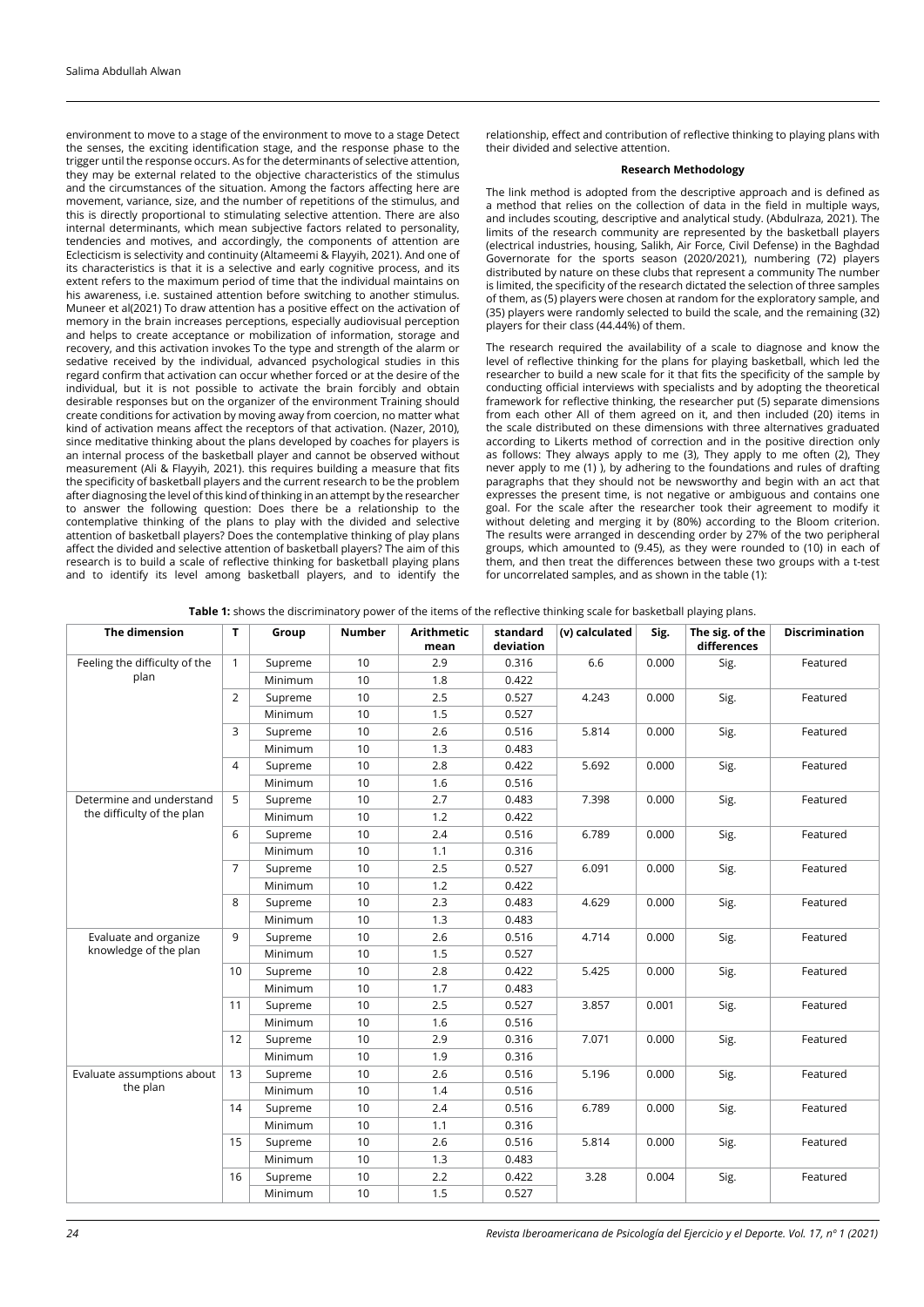| Implementation of plan | 17 | Supreme | 10 | 2.5 | 0.527 | 6.091 | 0.000 | Sig. | Featured |
|------------------------|----|---------|----|-----|-------|-------|-------|------|----------|
| solutions              |    | Minimum | 10 | 1.2 | 0.422 |       |       |      |          |
|                        | 18 | Supreme | 10 | 2.3 | 0.483 | 6.573 | 0.000 | Sig. | Featured |
|                        |    | Minimum | 10 | 1.1 | 0.316 |       |       |      |          |
|                        | 19 | Supreme | 10 | 2.6 | 0.516 | 5.196 | 0.000 | Sig. | Featured |
|                        |    | Minimum | 10 | 1.4 | 0.516 |       |       |      |          |
|                        | 20 | Supreme | 10 | 2.8 | 0.422 | 5.692 | 0.000 | Sig. | Featured |
|                        |    | Minimum | 10 | 1.6 | 0.516 |       |       |      |          |

**Table 2:** shows the level of the investigated variables in comparison with the hypothetical mean for each of them.

| variable                                           | Total marks | hypothetical mean | <b>Arithmetic mean</b> | standard deviation |        | (Sig) | indication |
|----------------------------------------------------|-------------|-------------------|------------------------|--------------------|--------|-------|------------|
| Reflective thinking of basketball<br>playing plans | 60          | 30                | 42.31                  | 7.244              | 9.614  | 0.000 | Sig.       |
| Divided attention                                  | 100         | 50                | 72.03                  | 7.917              | 15.742 | 0.000 | Sig.       |
| selective attention                                | 100         | 50                | 70.63                  | 6.927              | 16.843 | 0.000 | Sig.       |

n = 32 (t) a function if (Sig) > (0.05) at the level of significance (0.05) and the degree of freedom (31) the unit of measure (degree)

**Table 3:** Shows the simple correlation coefficients and linear regression.

| influencer                                      | affected            | Simple<br>Correlation<br>Coefficient (R) | <b>Linear Regression</b><br>Coefficient 2(R)<br>(The coefficient of<br>determination) | <b>Contribution</b><br>percentage | <b>Standard</b><br>Error of<br><b>Estimation</b> |
|-------------------------------------------------|---------------------|------------------------------------------|---------------------------------------------------------------------------------------|-----------------------------------|--------------------------------------------------|
| Reflective thinking of basketball playing plans | Divided attention   | 0.945                                    | 0.893                                                                                 | 0.889                             | 2.638                                            |
| Reflective thinking of basketball playing plans | selective attention | 0.912                                    | 0.832                                                                                 | 0.826                             | 2.888                                            |

After achieving the measure of the discriminatory honesty of the paragraphs, the same construction sample grades were addressed to achieve internal consistency between dimension and scale, between paragraph and dimension, and between paragraph and scale by finding correlations to Pearsons simple correlation factor, all of which were moral at the level of significance (0.05) and degree of freedom. (33), and the researcher did not delete or add any paragraphs after this procedure, and after the researcher verified the honesty of all kinds mentioned, i checked the stability using the equation (Alpha-Kornbach) which reached the factor (0.898) which is a high and acceptable link, and after Completing the scientific foundations of the scale and experimenting on the survey sample of 5 players and the researcher did not face any obstacles in the clarity of the measurement instructions, and after this procedure applied the scale form in its final form (supplement:1) to the sample of the application number (32) players, and then measured each of them by the tests of the Recahome system to measure both the divided and selective attention of basketball players (supplement: 2), The researcher verified the processing of research results with the statistical bag system (SPSS-V26) for both percentage, computational medium, standard deviation, t-test testing of unrelated samples, simple correlation factors (person), and art factors Alpha-Kornbach, one sample t-test, linear regression factor, contribution ratio, standard grade error, F test for better regression model matching, and law (T) on regression effect.

# **The results and their discussion**

The results of two models of linear regression show the relationship and contribution of reflective thinking to basketball playing plans with each of the two types of attention studied among basketball players, that is, the higher the level of reflective thinking for the basketball playing plans, the greater the level of divided attention and selective attention directly, and the researcher attributes this result represented by the effect of this The kind of thinking that was clear in supporting the cognitive structure of the players in a way that increases their empowerment in activating mental processes and in a positive direction, because of the role of attention in mental processes, which is considered at the beginning or first and that the last, which includes cognition and research in memory ... and others, is the one that It has a role as a whole in implementing the players plans through the application of moves and coverage in the playing plans. Attention is the important role in determining the speed and locations of each of their team players and the players of the opposing team, and providing information that can be combined with the information provided by the product of reflective thinking in order to interact with the reality information in the matches. So that the contemplative thinking supports the players in implementing their plans as an attempt to achieve the coachs tactical goals. Since as long as reflective thinking represents the climax of mental processes, training cannot ignore it and it becomes necessary for the trainers to make efforts for its development. Facing problems and changing phenomena and events, and the person who thinks reflectively has the ability to perceive relationships, make summaries, and benefit from information to support

(Abdel-Wahhab, 2005; Mohammed & Kzar, 2021) And that perception is only achieved by the presence of attention. (Rabie, 2010) as the individual tests the meaning he has reached by comparing it with other meanings in his cognitive structure or with the meanings that have been reached as a result of other sensory inputs, and the meaning test includes generating links that relate to other phenomena stored in the cognitive structure of the individual. Is the new meaning formed well related to other ideas associated with it that can be formed from the things stored in its cognitive structure, does the new idea formed agree with the ideas existing new ones.(Ismail, 2011) Remodeling the alarm triggers attention, so innovation is necessary to avoid boredom and must be interesting in terms of its nature and spatial position and must be changed to draw attention as well as the intensity and modernity of this exciting to have applied importance in many scientific fields. (Melhem, 2009; Ali et al., 2021) The practice of mental processes is carried out only by training and the two men who work to work hard to exercise their underlying skills, as mental development emerges through a rich, stimulating and healthy environment with a range of experiences, attitudes and stunts. (Hamid, 2007), The human brain also contains multiple cognitive structures that form the methods of thinking, and may be pictorial, linguistic, touchy, auditory, or mental images and these structures exist different locations of different neural inputs, and words that are difficult to imagine are more difficult than words that have images in memory. (Baivio, 2009) The results showed that the diameter of the eye expands while focusing attention on the tasks, and it expands whenever the focused tasks require complex mental operations, that is, the most difficult tasks. The practice of reflective thinking makes the individual possess a set of characteristics and traits that appear in his behavior. Later, these characteristics are represented in reducing impulsiveness or recklessness, listening to others with their understanding, empathy and emotional empathy, and flexibility in thinking, scrutiny and control. (Al-Thaqafi, 2013) (Table 2,3,4,5)

his point of view, analyze premises, and review and search for alternatives.

### **Conclusions**

Basketball players in Baghdad province are the focus of this study, which aims to build a measure of meditative thinking of basketball plans, and to identify their level, as well as to identify the relationship, impact, and contribution of meditative thinking on their divided and selective attention play plans.

The researcher adopted their test by means of the RehaCom Cognitive System, which is one of the most important systems of modern psychological laboratories with high accuracy by objective measurement, and it is a diagnostic and treatment tool, and appropriate tests can help in particular to identify weaknesses or cognitive deficiencies, through two visual tasks And audio for each laboratory, and the maximum score for each test is (100). From the results, the researchers concluded to the reflective thinking of playing plans is related to both the divided and selective attention of basketball players with a positive correlation. The contemplative thinking of playing plans contributes to raising the level of both the divided and selective attention of basketball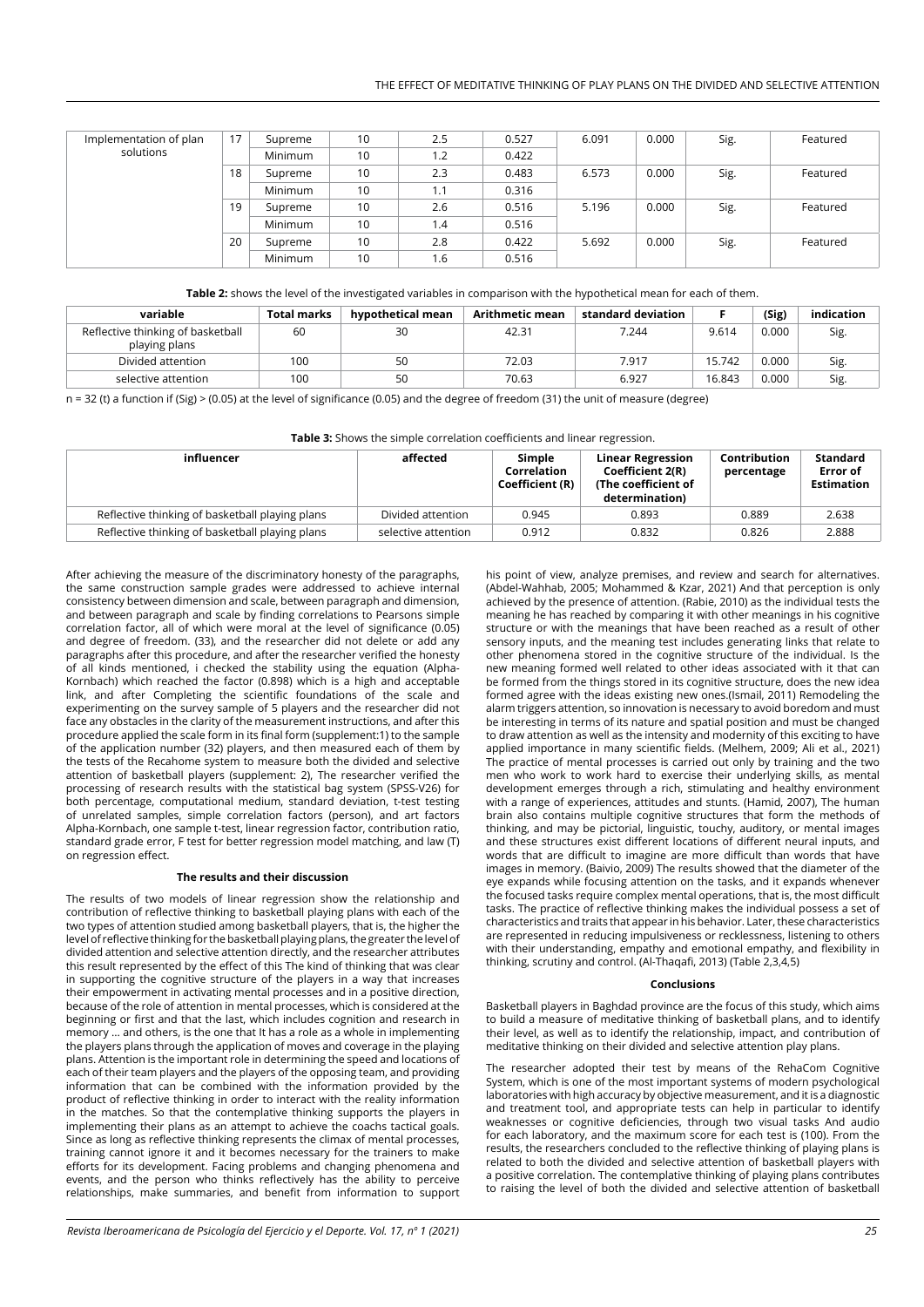| influencer                                            | affected               | variance               | sum of squares      | Two<br>degrees of<br>freedom. | mean squares      | (F) computed<br>value | Sig.  | indication |
|-------------------------------------------------------|------------------------|------------------------|---------------------|-------------------------------|-------------------|-----------------------|-------|------------|
| Reflective thinking<br>of basketball playing<br>plans | Divided<br>attention   | regression<br>mistakes | 1734.214<br>208.754 | 30                            | 1734.214<br>6.958 | 249.223               | 0.000 | Sig.       |
| Reflective thinking<br>of basketball playing<br>plans | selective<br>attention | regression<br>mistakes | 1237.25<br>250.25   | 30                            | 1237.25<br>8.342  | 148.322               | 0.000 | Sig.       |

### **Table 4:** Shows the test (F) to check the quality of a typical fit linear regression.

 $n = 32$  (F) value of a function if the value of the Sig.  $> (0.05) *$  level of significance (0.05)

| Table 5: Shows the values of the estimates of the fixed limit and the slope (effect). |  |
|---------------------------------------------------------------------------------------|--|
|---------------------------------------------------------------------------------------|--|

| affected            | <b>Variables</b>                                   | beta $\beta$ | standard error | value (t)<br>calculated | Sig   | morale |
|---------------------|----------------------------------------------------|--------------|----------------|-------------------------|-------|--------|
| Divided attention   | fixed limit                                        | 28.345       | 2.806          | 10.101                  | 0.000 | moral  |
|                     | Reflective thinking of<br>basketball playing plans | 1.032        | 0.065          | 15.787                  | 0.000 | moral  |
| selective attention | fixed limit                                        | 33.726       | 3.073          | 10.976                  | 0.000 | moral  |
|                     | Reflective thinking of<br>basketball playing plans | 0.872        | 0.072          | 12.179                  | 0.000 | moral  |

Sig. (t) value if the (Sig) score is > (0.05) at the significance level (0.05)

players with a positive moral relationship. The reflective thinking of playing plans affects the level of both divided and selective attention among basketball players with a positive Sig. relationship. It is necessary for basketball coaches to activate the reflective thinking of playing plans because of its positive role in increasing the divided and selective attention of basketball players with a direct moral relationship.

#### **References**

- Abdel Ghani, H. J. (2019). Rehacom Knowledge System: Babel, Dar Safaa for Printing, Publishing and Distribution, pp. 28, 29, 32, 33.
- Abdel-Hamid, S. & Khalifa, A. L. (2000). Studies in curiosity, creativity and imagination: Cairo, Dar Gharib Publications, p. 133.
- Abdel-Wahhab, F.M. (2005). The effectiveness of using some metacognitive strategies in the achievement of physics and the development of contemplative thinking and the tendency to use it among students of the eighth Al-Azhari: Journal of Scientific Education, Faculty of Education - Ain Al-Shams University, Egypt, volume (8), number (2), p. 160.
- Abdulraza, D. A. (2021). Percentage of the contribution of some physical abilities to the basic skills of soccer players. *Revista iberoamericana de psicología del ejercicio y el deporte*, *16*(2), 5.
- Abu Hawij, M. & Abu Moghli, S. (2011). Introduction to Educational Psychology: Amman, Dar Al-Yazuri for Publishing and Distribution, p. 244.
- Al-Afoun, Nadia Hussein (2012). Thinking: Its Patterns, Theories, and Methods of Learning and Teaching: Amman, Dar Al-Safa for Publishing and Distribution, p. 116.
- Al-Atoum, A. Y. (2004). Cognitive Psychology between theory and practice, i (4): Amman, Dar Al Masirah for Publishing and Distribution, p. 68.
- Al-Fatlawi, S. M. (2005). Modifying behavior in teaching: Amman, Dar Al-Shorouk, p. 523.
- Ali, A. H., Jafar, S. M., & Abbas, N. H. (2021). Delegation of authority and its impact on the development of administrative skills of staff in the Student Activities Section. *Revista iberoamericana de psicología del ejercicio y el*  6. ,(4), *16deporte*
- Ali, S. I., & Flayyih, H. H. (2021). The Role of the External Audit in Assessing Continuity of Companies under the Financial Crisis : An Applied Study in the Iraqi Banks Listed in the Iraq Stock Exchange for the Period 2016- 2019 El Papel de la Auditoría Externa en la Evaluación de la Continu. 39(November), 1–20. https://doi.org/10.25115/eea.v39i11.5925
- Al-Majid, A. A. (2005). The psychology of facing stress in the sports field: Cairo, Al-Kitab Center for Publishing, p. 47.
- Altameemi, A. L. I. H., & Flayyih, H. H. (2021). A comparative Study in the Role of Private Sector in Relationships Analysis between Economic Sustainability and COVID-19 : Evidence from Iraq and Russia Un Estudio Comparativo sobre el Papel del Sector Privado en el Análisis de las Relaciones entre la Sos. 39(November), 1–13. https://doi.org/10.25115/eea.v39i11.5842
- Al-Tayeb, I. A. (2006). Thinking styles, theories and studies: Cairo, Dar Alam Al-Kutub, p. 41.
- Al-Thaqafi, A. (2013). Social values and their relationship to reflective thinking among the outstanding and normal female students of the Department of Special Education at Taif University, The Arab Journal for the Development of Excellence, Issue 6, p. 58.
- Attia, M. A. (2009). Metacognition Strategies in Reading Comprehension: Amman, Dar Al-Minhaj for Publishing and Distribution, p. 28.
- Bahi, Mustafa Hussein, and Gad, Samir Abdel Qader (2004). Introduction to modern trends in sports psychology: Alexandria, International House for Publishing and Distribution, p. 59.
- Baivio, A. (2009). Imagery and verbal processes, new York Hoist ,Rinehart and Winston ,p201.
- Buchichi, Hisham (2018). Selective Attention in Humans, Knowledge Ocean Blog, www.mo7itona.com.
- Farraj, Halim (2008). Physiological Learning, 2nd Edition: Amman, Dar Wael, p. 104.
- Ghanim, H. I. (2021). Therapeutic exercises using a (Short Wave) device to rehabilitate the treatment of inflammation and increase the motor range for those with articulation of shoulder ages (35-40) years. *Revista iberoamericana de psicología del ejercicio y el deporte*, *16*(1), 185-189.
- Ghobari,Thaer Ahmed et al (2015).Qualitative Research in Education and Psychology:Amman,Arab Society Library for Publishing and Distribution, P.25.
- Hamid, H. K. (2007). The effect of self-expression and visual experience in developing sensory perception among Riyadh children in Diyala Governorate: Childhood and Motherhood Research Center / University of Diyala, Al-Fath Magazine, No. (31).
- Ismail, M. R. (2011). Scientific Education and Curriculum Design: 20/1/2012 Q: 4:49 http://magdyscienceedu.blogspot.com/2011/01/generative-learning strategy
- Khawaldeh, A. S.(2012). Linguistic evaluation in writing and reflective thinking, Amman, Dar Al-Hamid for Publishing and Distribution, p. 122.
- Maseer, R. W., & Flayyih, H. H. (2021). A Suggested Approach to Use a Decision Tree to Rationalize the Decision of Accounting Information Users under the Risk and Uncertainty Un Enfoque Sugerido para Utilizar un Árbol de Decisiones para Racionalizar la Decisión de los Usuarios de Información Co. 39(November), 1–13. https://doi.org/10.25115/eea.v39i11.5877
- Melhem, S. M. (2009). The Psychology of Learning and Teaching Theoretical and Applied Foundations: Amman, Dar Al Masirah for Publishing, Distribution and Printing, pp. 200-201.
- Mohammed, N. B., & Kzar, M. H. (2021). The effect of the use of exploratory exercises in improving concentration of attention and skills of